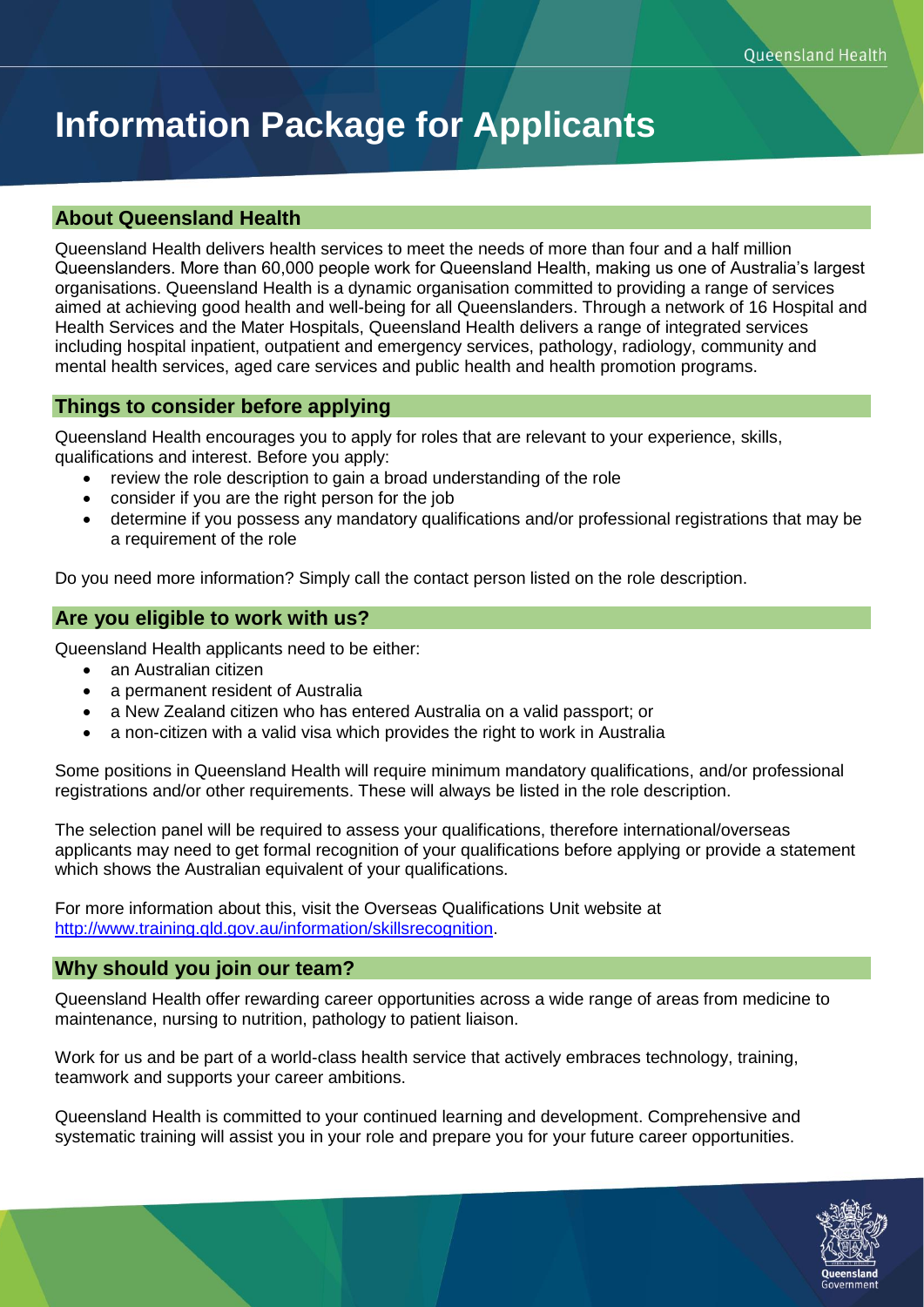# **Balancing work and life**

Most employees have access to flexible working arrangements.

Queensland Health values the contribution of employees with family responsibilities to the delivery of quality services. This includes support for mothers returning to work after parental leave.

You will have access to an Employee Assistance Service (EAS). The EAS is a free confidential counselling service to assist employees with personal or work-related problems.

## **Remuneration and employment conditions**

| Leave                          | Generous cumulative leave entitlements, including extra annual leave for<br>work on public holidays, family leave to care for family members (such as<br>sick children), long service leave, paid parental leave, sick leave and leave<br>without pay to travel<br>Recreation leave loading of 17.5%                                                                                                                                                                                                                                                     |
|--------------------------------|----------------------------------------------------------------------------------------------------------------------------------------------------------------------------------------------------------------------------------------------------------------------------------------------------------------------------------------------------------------------------------------------------------------------------------------------------------------------------------------------------------------------------------------------------------|
| Allowances                     | Shift and on-call allowances                                                                                                                                                                                                                                                                                                                                                                                                                                                                                                                             |
| Rural and remote<br>incentives | A range of allowances, bonuses and other incentives for some employees<br>working in rural and remote areas                                                                                                                                                                                                                                                                                                                                                                                                                                              |
| Salary packaging               | Salary packaging is a tax effective way of receiving your salary as a<br>combination of income and benefits. Salary packaging allows you to deduct<br>some of your pre-tax income and use it to pay for benefits. By reducing your<br>pre-tax income you can reduce the amount of tax you pay and increase the<br>amount you take home each fortnight<br>For further information regarding salary packaging you can contact the<br>Queensland Health Salary Packaging Provider of your choice -<br>RemServ (1300 304 010) or SmartSalary (1300 476 278). |
| Superannuation                 | Employer contribution up to 12.75%<br>Salary packaging for employee superannuation contributions<br>QSuper is the superannuation fund for employees of Queensland<br>Government departments, authorities and enterprises<br>For information on the QSuper superannuation scheme, including account<br>options and benefits, visit www.qsuper.qld.gov.au.                                                                                                                                                                                                 |

## **Preparing your application**

It is important to prepare an application that best represents you and what you can offer. An ideal application will demonstrate why you are the best person for the job and how your experience, abilities, knowledge and personal qualities are relevant for the role.

The requirements for your application are in the 'How to Apply' section of the role description. Hiring managers will always request a copy of your resume as part of an application process.

## *Resume*

Your resume is you on a page – your information and your experience and career highlights. You may like to include:

- personal details your date of birth or marital status is not required.
- career summary or career objective career history (name of organisation, period of employment, job title, major duties and responsibilities, main achievements)
- education qualifications (if applicable)
- training and/or professional memberships
- referees' details.

Hiring managers may also ask for or use a range of application assessment methods including:

- cover letter
- written application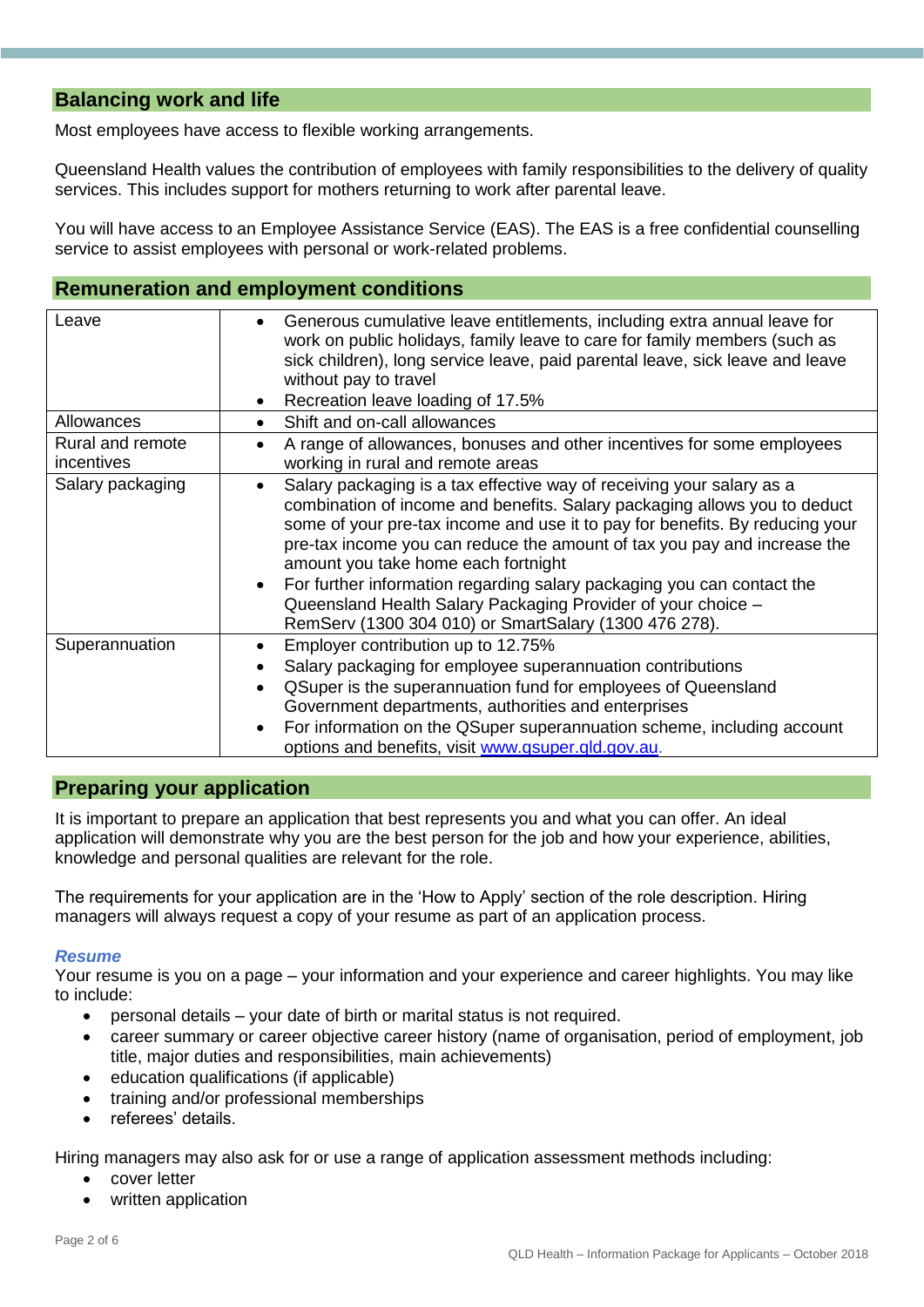- applicant screen
- psychometric testing
- phone screen

## *Covering letter*

A cover letter is like the introductory handshake at an interview. It's a personal greeting on paper or in an email that breaks the ice and introduces you to Queensland Health. It outlines why you're making contact and why you'd be a valuable employee.

It should specify the role you are applying for and summarise how your experience, education, skills and work preferences relate to the requirements of the role.

## *Written application*

If the role you are applying for requires written skill and ability, the selection panel may ask you to provide a written response to set questions relating to the role requirements.

Your written application should be clear and succinct. You may like to structure your examples using the 'STAR' methodology

**S**ituation – a brief outline of the situation for your example **T**ask – the task that you performed in the particular situation **A**ction – the action/s you undertook to achieve the situation **R**esult – the outcomes from your actions and results of the overall situation

## *Applicant screen*

An applicant screen is also where you may be asked to include written responses to questions relating to the 'Are you the right person for the job?' section. However, these are generally shorter and more specific questions, in some instances they could be multiple choice.

## *Phone screen*

A phone screen may be used to clarify aspects of your resume and gain understanding of your motivations for applying. It may also include some questions about to your skills and experience.

## *Referees*

It is ideal if you provide the names and contact details of two (2) referees in your resume or covering letter.

When possible, your referees should be current or previous employers, managers or supervisors who can comment on your recent performance in the workplace. It is important for you to advise your referees prior to providing their details.

The selection panel will only contact referees that you have nominated and may ask for alternatives.

## *Late applications*

If you would like to submit an application after the close date, please contact the nominated contact person indicated on the role description immediately. Late applications are accepted at the discretion of the selection panel and cannot be lodged online.

#### *Withdrawing an application*

To withdraw your application:

- *Before the closing date:* Log into your Smartjobs account and withdraw your application online.
- *After the closing date:* Contact the contact person listed on the role description.

## **Selection**

The selection panel, consisting of two or more people, will conduct the selection process. Assessment methods used by Queensland Health include but are not limited to:

• phone, written and/or CV screening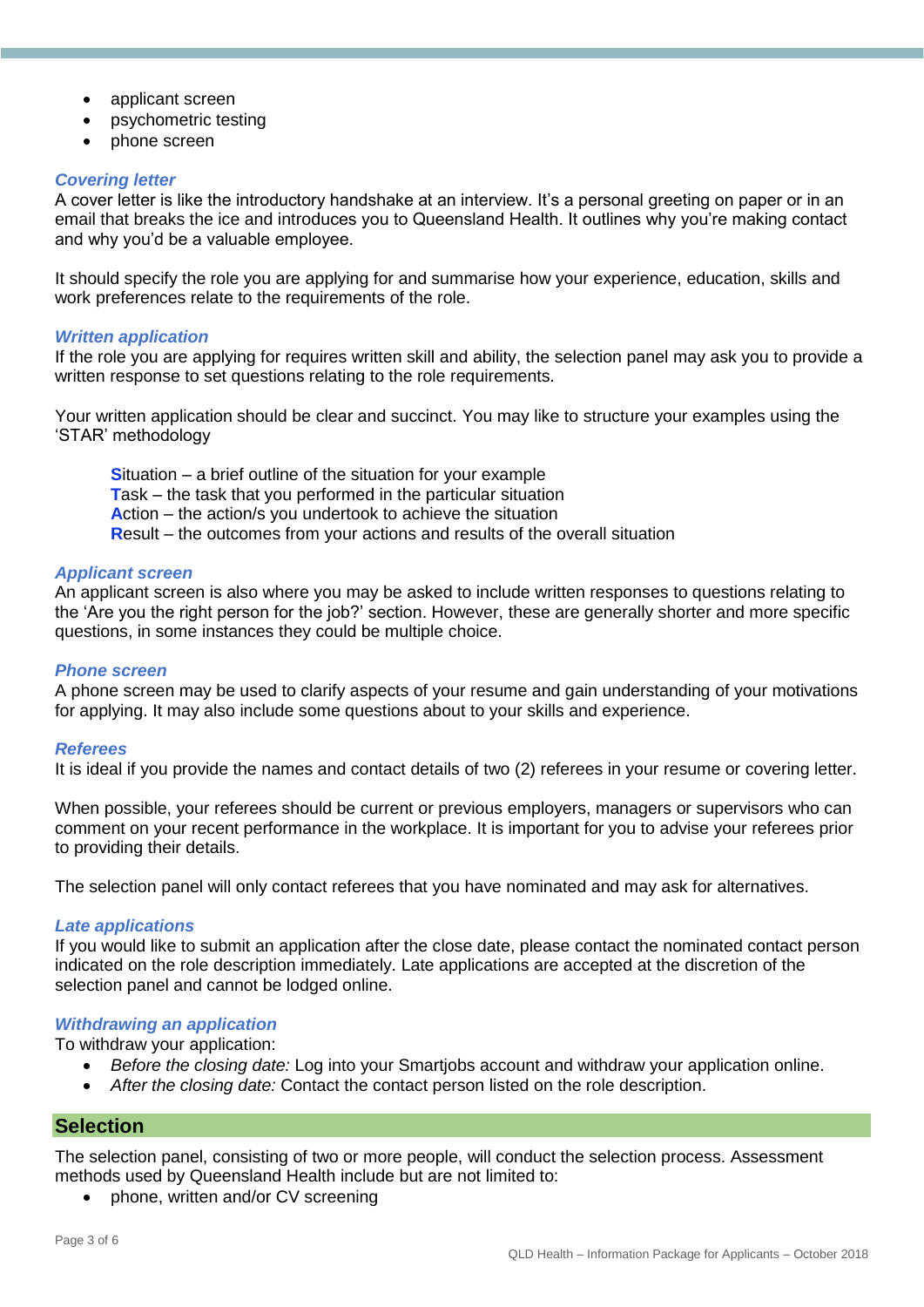- interviews (face to face and telephone)
- work samples review
- work based demonstration or presentation
- role plays
- skills testing
- psychometric testing
- referee reports

## *Anti-discrimination, equal employment opportunity and reasonable adjustment*

Our selection processes and employment decisions are undertaken in a non-discriminatory way and are consistent with the requirements of the *Anti-Discrimination Act 1991*.

Queensland Health is committed to ensuring our workplaces are free from all forms of harassment and discrimination. We are an Equal Employment Opportunity (EEO) employer and encourage applications from all members of the community, including those from EEO target groups. If you have any special requirements, please let us know when we contact you.

Queensland Health is committed to 'reasonable adjustment' within the workplace. 'Reasonable adjustment' means that the employer should, where it is necessary and reasonable to do so, make modifications and adjustments to the workplace to meet the individual needs of people with special requirements.

## *Merit*

The basis for selection within Queensland Health is the merit of each applicant in relation to the key attributes and key responsibilities of the role. Each applicant's abilities, aptitude, skills, qualifications, knowledge, experience and personal qualities relevant to the role are considered by the selection panel when determining merit.

#### *Interview*

The selection panel may choose to conduct interviews. Prior to your interview or your participation in another assessment method such as work based demonstrations, it is recommended you review the role description to ensure you fully understand what the panel will be looking for.

The selection panel may ask you to discuss how your experience, skills and career interest, matches the role requirements outlined in the role description. Interviews provide you with the opportunity to:

- outline how your experience is relevant to the role
- discuss how you meet the requirements of the role
- indicate how you would respond to situations that may arise if you were working in the role
- describe your previous achievements or responses to situations relevant to the role; that is, examples of your previous work. This may also include your personal qualities and potential for development

At an interview, be prepared to discuss examples of your work. You will assist the selection panel in understanding your previous work achievements if you provide your examples using the previously mentioned STAR methodology.

You may also want to prepare questions to ask the selection panel members to clarify aspects of the role, the selection process or employment conditions.

## **Probity checks**

Queensland Health needs to verify that the information provided by you is true and correct. This includes confirming your qualifications or previous employment details. If we receive information that varies from what you have provided, we will seek clarification from you.

Any statement in an application that is found to be deliberately misleading will result in disqualification from further consideration. If you are already employed in the Queensland Public Service, it may be grounds for disciplinary action.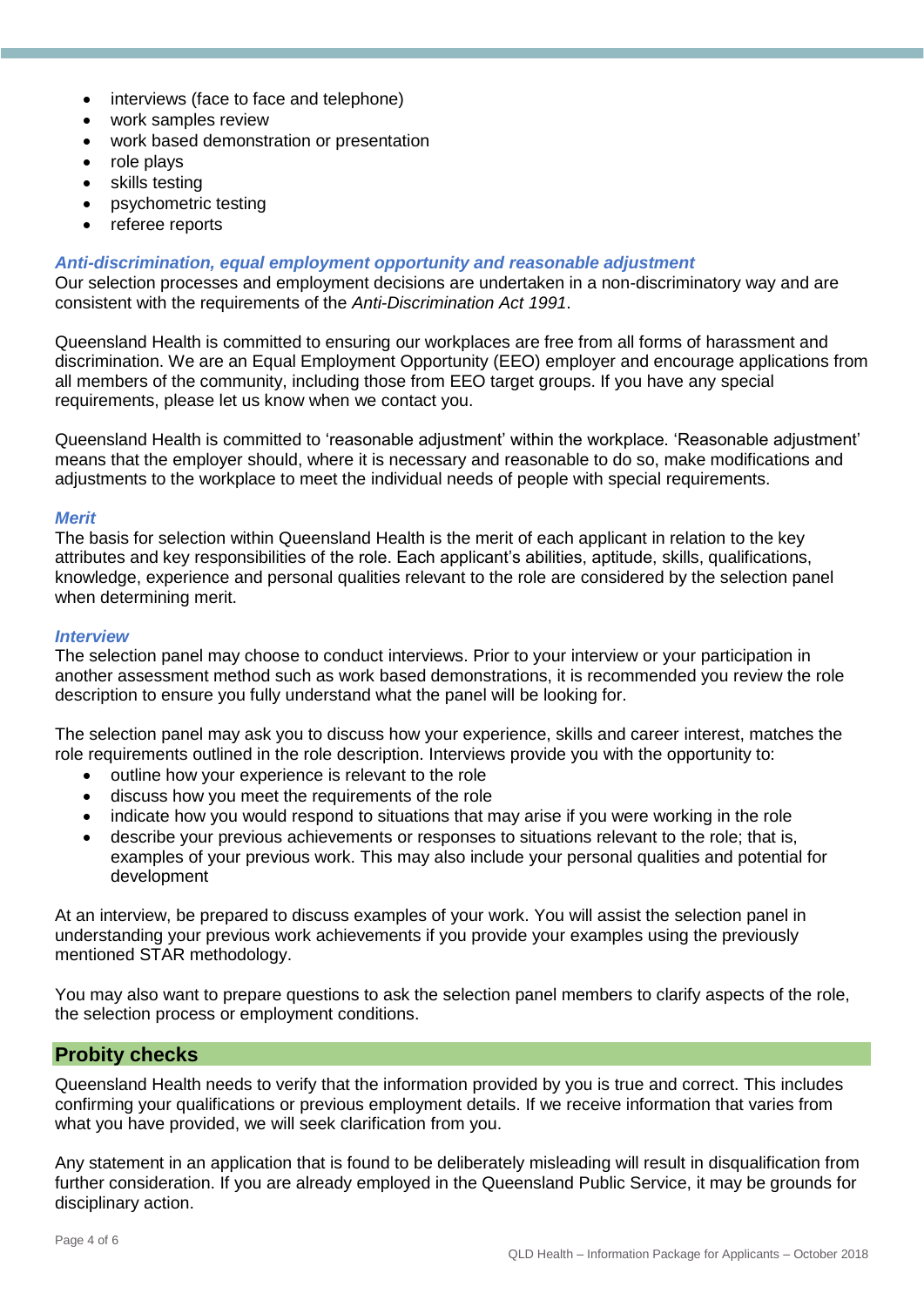## *Criminal History Check*

Criminal history checks are a routine part of the pre-employment screening process carried out by Queensland Health. Rigorous policies and procedures are in place to safeguard the public and employees.

## *Working with Children Check*

For some Queensland Health roles, you must be deemed suitable to work in child-related employment in accordance with the *Commission for Children and Young People and Child Guardian Act 2000 (Qld)*. Queensland Health has a responsibility to apply to the Commission for a suitability notice for all applicants recommended for these roles.

## *Aged care employment checks*

A criminal history check is undertaken for all roles that provide aged care services. Queensland Health has an obligation to ensure that employees and other persons engaged in aged care services meet the National Police Certificate requirements of the *Aged Care Act 1997 (Cwlth)* and they are not disqualified from aged care services roles because of certain criminal convictions.

Additional checks are undertaken for Director of Nursing and Nursing Officer Grade 7 and above roles in aged care facilities, which have been identified as 'key personnel' for the purposes of the *Aged Care Act 1997 (Cwlth)*. The Act requires that a person cannot be appointed to these roles if they have been convicted of an indictable offence, are insolvent under administration, or are of unsound mind.

## **Policy for Immunisation of Health Care Workers**

Queensland Health is committed to providing a safe and healthy working environment for all health care workers and to ensuring the health and safety of all clients in health care settings. Immunisation guidelines for staff have been established and are managed through the Queensland Health Policy for Immunisation of Health Care Workers. The policy involves assessing risk of employees in relation to direct or indirect contact with blood or body substances, laboratory environments or exposure to infectious diseases.

If you are working in a health care environment, you may be required to provide information about your immunisation status or previous infection with some diseases.

## *Hepatitis B Immunisation*

It is a mandatory condition of employment for all Queensland Health staff who have direct contact with patients or who in the course of their work may be exposed to blood/body fluids or contaminated sharps. Proof of vaccination must be provided to your supervisor before you commence duty in such a position. Proof of vaccination may be provided through a letter from a general practitioner or through certification from the Infection Control or the Occupational Health Department.

## *Vaccine Preventable Diseases (VPDs)*

It is a mandatory condition of employment for roles in which the incumbent may be exposed to the risk of acquisition and/or transmission of a vaccine preventable disease (VPD) that the incumbent be vaccinated against, and remain vaccinated against, certain VPDs. In these cases your offer of appointment is conditional upon your consent and agreement to maintain vaccination as required by Queensland Health policy.

Existing staff that are engaged prior to 1 July 2016 are not subject to this condition of employment unless they apply for a role with VPD requirements that is with a different Queensland Health entity (i.e. one HHS to another HHS, Department to a HHS, or HHS to Department).

## **Notification of outcome**

The recruiting manager will notify you in writing of the outcome of your application. The successful applicant's name may also be published in the Queensland Government Gazette and/or the Queensland Health Services Bulletin.